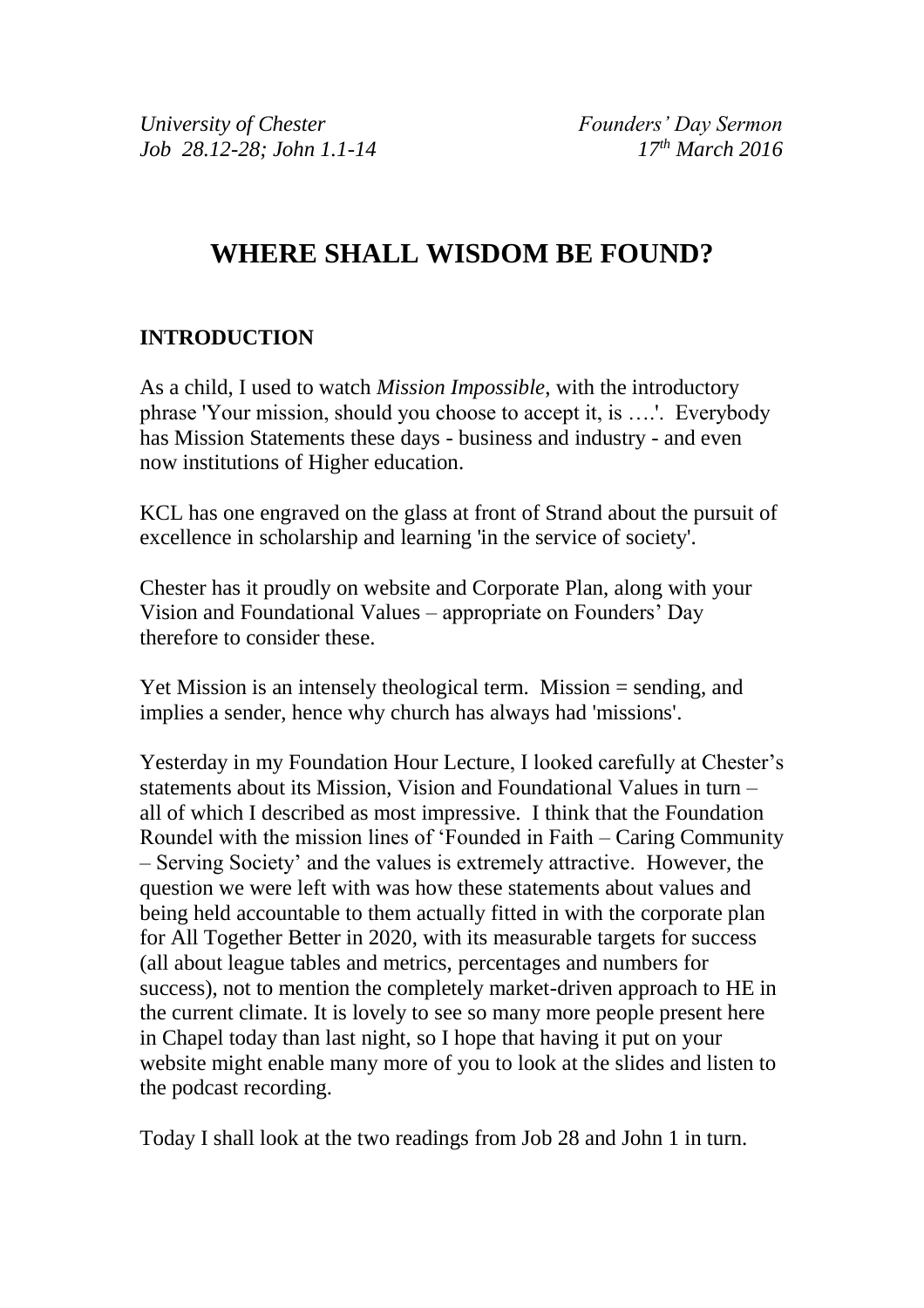#### **1 WHERE SHALL WISDOM BE FOUND? (Job 28. v 12)**

Look at the whole chapter Job 28:

Vv1-6: human ingenuity looking for metals, and precious jewels – in other words for money and resources.

Vv7-8: birds and animals cannot find this way or see it

Vv 9-11: but human beings can in their desire to find wealth.

Vv12-13: our reading begins – but where is wisdom to be found? And where is the place of understanding?

V 14: Human beings do not know; and not in the sea Vv15-19: wisdom is more precious than wealth. V20: refrain - where is wisdom to be found? V21: hidden from everyone – human beings, animals and birds V 22: even death and hell only heard a rumour.

The whole business of Higher Education – of the Academy and the university tradition – is to seek out knowledge and wisdom, to find answers. Yesterday we looked at how it all began with Socrates and Plato asking awkward questions in the agora, the market-place – but now it has become a massive industry.

Greek search for wisdom gives us the origins of higher education and the Academy was placed deliberately by the Agora, the market-place, to inform the life of business and the democratic process of the Assembly. Today, however, the market place has affected wisdom with a vengeance. All the consumer speak, such as credit-transfer, devolved budgets, quality assurance, league tables, student satisfaction as consumers and customers and so forth, all confront us with the reality of the market place in the university. Far from the Academy moderating the hurly burly of the Agora, now the market has taken over the academy, as noted last night in the latest government Green Paper from BIS (Business, Innovation and Skills – a department which does not even mention universities in its title any more!). Both society and universities are no longer based on the rationalist hypothesis of Descartes, 'cogito ergo sum', 'I think, therefore I am'. Instead it is 'Tesco ergo sum', 'I shop therefore I am'.

King's as big business – turnover £2 million per day; Queen's award for industry, and for export for overseas earnings. We are just celebrating coming to a successful fundraising campaign, raising the target of half a billion pounds – so now we will have to go on to something even bigger! Similarly in your 2020 Corporate Plan, Chester's target to increase its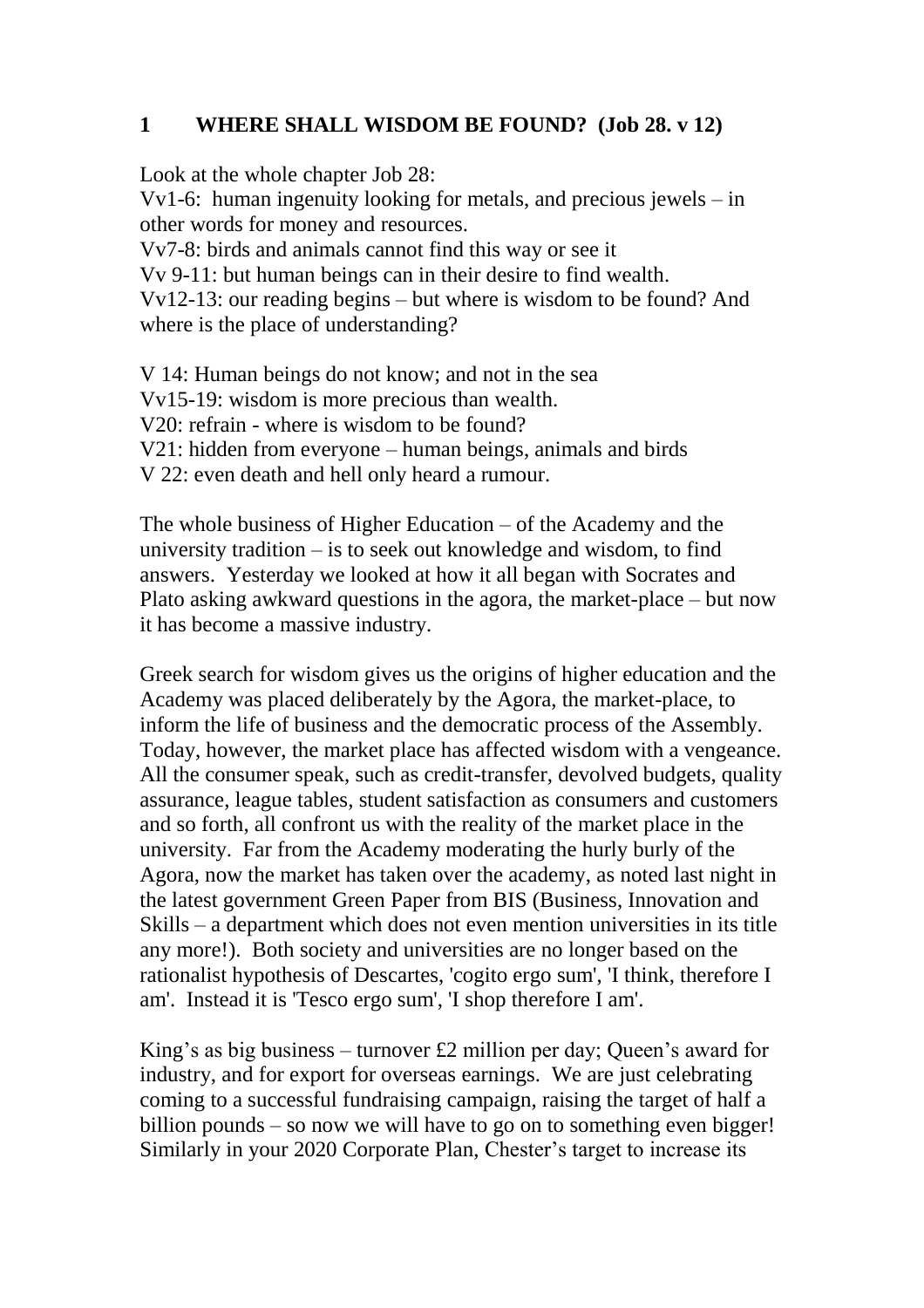turnover by 50%, and looking for more than £15M Research Income by 2020.

Back to Job and human ingenuity to find wealth and resources – but still the question to be asked: If wisdom cannot be 'bought for gold' or 'weighted out in silver' or precious jewels (Job 28.15-20), then where shall wisdom be found?

### **2 GOD KNOWS AND UNDERSTANDS WISDOM (28.v23)**

Book of Job is a counterblast to the tradition of Ancient Near East wisdom literature – scribes in the royal court, Egypt and Persia – early philosophy, pithy sayings about wise and foolish, from father to son, etc (see book of Proverbs). But Job challenges all that

28.3 – God alone understands way to wisdom v.24 – he sees everything vv25-27 – God and creation – his total knowledge of the universe, and how it functions, - and even the physical laws he gave it.

Last night we looked at the history of King's College London being founded as a counterbalance to University College London, so that no right thinking parent would have to send their offspring to the 'godless institute in Gower Street'! While UCL had no religious requirements, King's was founded to take the religious dimension of education seriously - as is seen in our motto - *sancte et sapienter*, 'with holiness and wisdom'. We went on to note how Chester was the first teacher training institution to be founded shortly afterwards in 1839 by a similar combination of church and state, archbishops and prime ministers, and follows the same tradition of combining wisdom, of teaching and scholarship, with holiness, prayer and reflection.

And that is why it is right that you should have the Foundation Hour Lecture yesterday to "encourage students and staff to be aware of the origins of the University as a Church of England Foundation . . . and to consider the influence" of your Mission, Vision and Values on your current life – and fantastic to mark the long-term service of people who have given 10, 25 and even 40 years' service to this Mission and Vision!

By definition, God is omniscient – and all wise.

In Proverbs 8, wisdom is personified as female figure at God's side, who comes and dwells among human beings, 'pitches her tent', calls to us and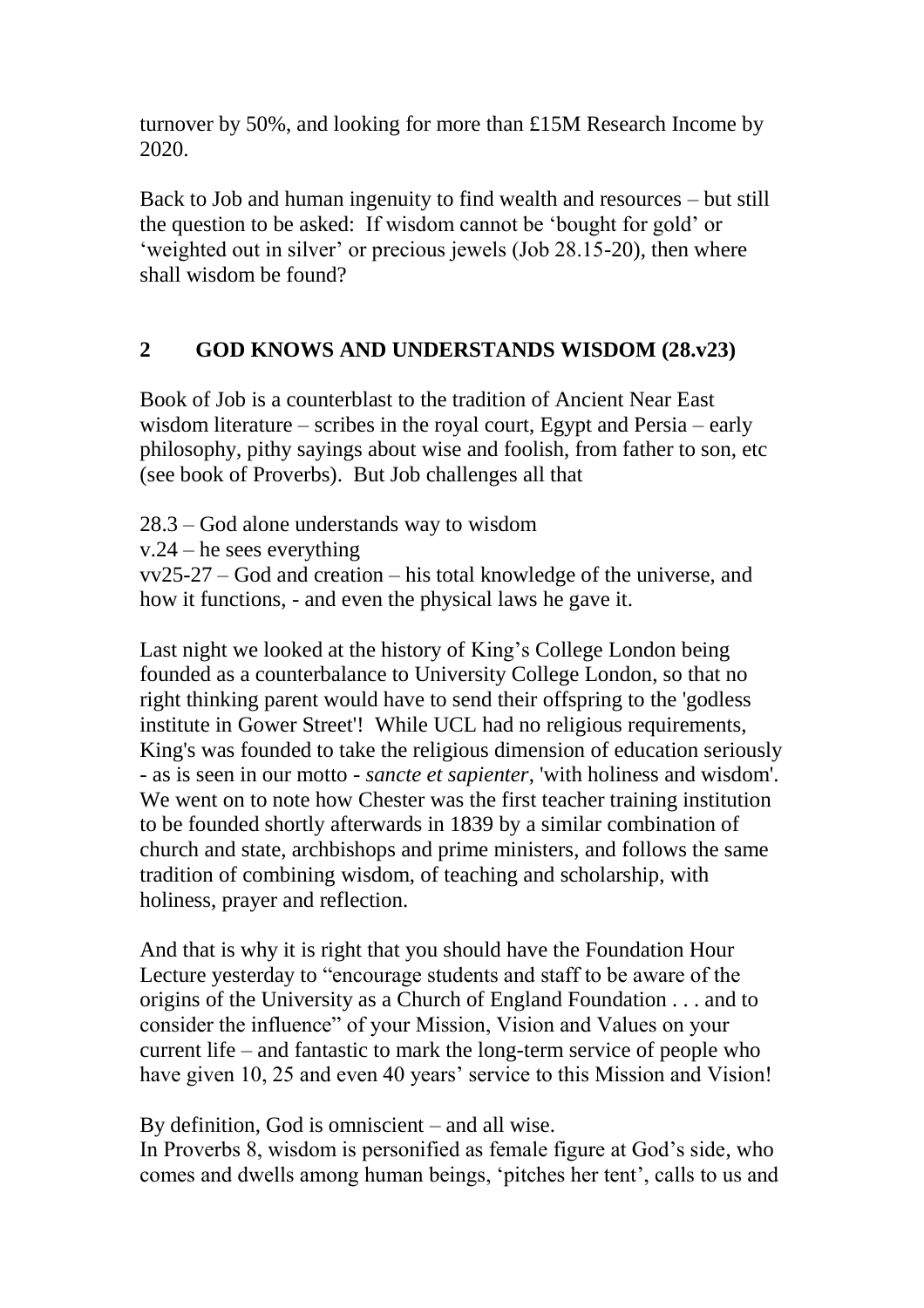seeks to instruct us in the way of wisdom – even though we often ignore her.

Thus the development of knowledge and wisdom, the intellectual search and the development of science all flow from Christian basis that there is meaning and purpose in universe; God has put his laws there – and we 'think the thoughts of God after him'. Science = knowledge – and most of early scientists very religious people.

Yet apparent conflict of God and science (Galileo, Darwin) – even in figures like Dawkins today.

But there can be no such conflict – for the search for science, knowledge and truth must lead to the source of all of those – God himself.

# **3 THE FEAR OF THE LORD (28.28)**

It is not enough to do best science in the world, or get the most information and knowledge – still different from wisdom. As T S Eliot put it so well:

'The endless cycle of idea and action, Endless invention, endless experiment, Brings knowledge of motion, but not of stillness; Knowledge of speech, but not of silence; Knowledge of words, and ignorance of the Word. All our knowledge brings us nearer to our ignorance, All our ignorance brings us nearer to death, But nearness to death no nearer to God. Where is the Life we have lost in living? Where is the wisdom we have lost in knowledge? Where is the knowledge we have lost in information?' (*Choruses from the Rock*, I)

There is a difference between information and knowledge, and even more between information-based knowledge and wisdom.

It is not enough to have a university or even HE sector which finds out all human knowledge – like the information industry – searching through the mines under ground. It's not enough to have the right to award

postgraduate degree (as Chester gained in 2007) – ie PhDs – docotrates in philosophy, even we do not 'love wisdom' – which is what *philo-sophia* actually means.

Not even enough to find and know God in our search.

It is what we do with that knowledge which is crucial for wisdom – and this takes us back again to the life of this university.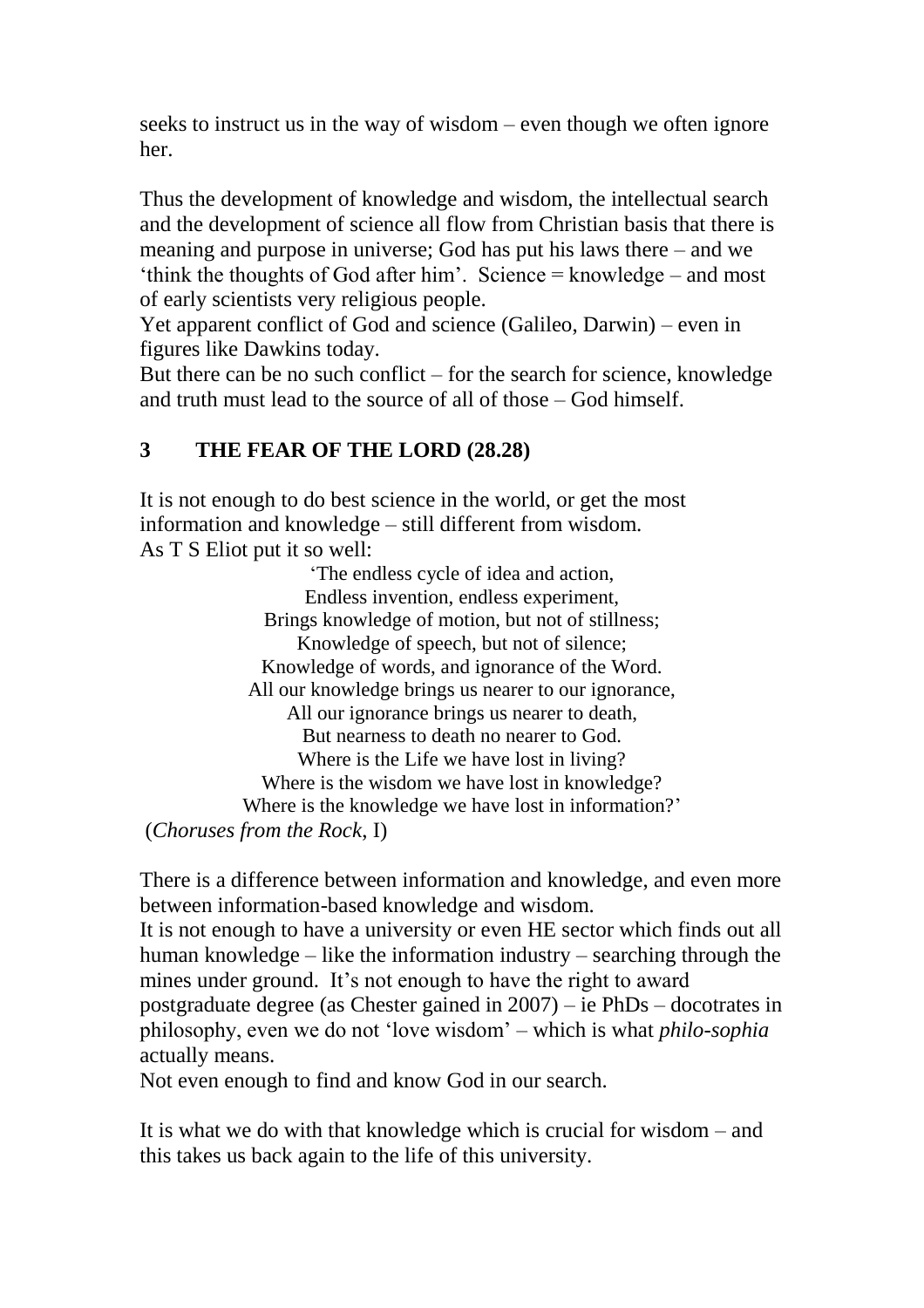Knowledge alone can be used for good – or for evil. Splitting the atom – power and energy – or the bomb? Research into DNA and the human genome – cure diseases – or alter the environment and even the nature of human beings?

What will you do with the 'Endless invention, endless experiment', the information and knowledge you discover here?

### **4 – JESUS CHRIST – THE WORD AND WISDOM OF GOD**

In John 1, that Jewish wisdom tradition is used to explain the incarnation of God in the human person of Jesus, the one who has revealed God to human beings. The first Christians, of course, would not have seen themselves as 'Christians' at all – they were Jews, brought up on Job and Proverbs, who knew the scriptures about the figure of the Wisdom of God coming and dwelling among them – and it is that which St John draws upon in this extraordinary hymn at the beginning of his gospel.

He describes Jesus in terms of both the Word and the Wisdom of God – God's self revelation who does not just impart information about God, or even the knowledge of God – but is also nothing less than the Wisdom of God who becomes human and lives, dwells, literally 'pitches his tent' among us (John 1.14)

Chester was the first purpose built institution of higher education to train teachers in this country and you are rightly proud of your 175 years of this tradition. Jesus the Teacher is also the Word and the Wisdom of God –and it is the use of knowledge in the 'fear of the Lord' which is wisdom according to this text from Job 28.28 – and to depart from evil is understanding.

If we want to know what God's wisdom is like, if we want to know the wisdom to know what to do with the information and knowledge we have learned, we find the answer not in a system or even in a philosophy, but in a person, the person of Jesus of Nazareth who brings us into personal relationship with God. Therefore this Foundation Hour and Founders' Day service rightly includes a stress on accountability to God for what we do with what we learn – and for the need to use that knowledge and wisdom for the benefit of everyone in society.